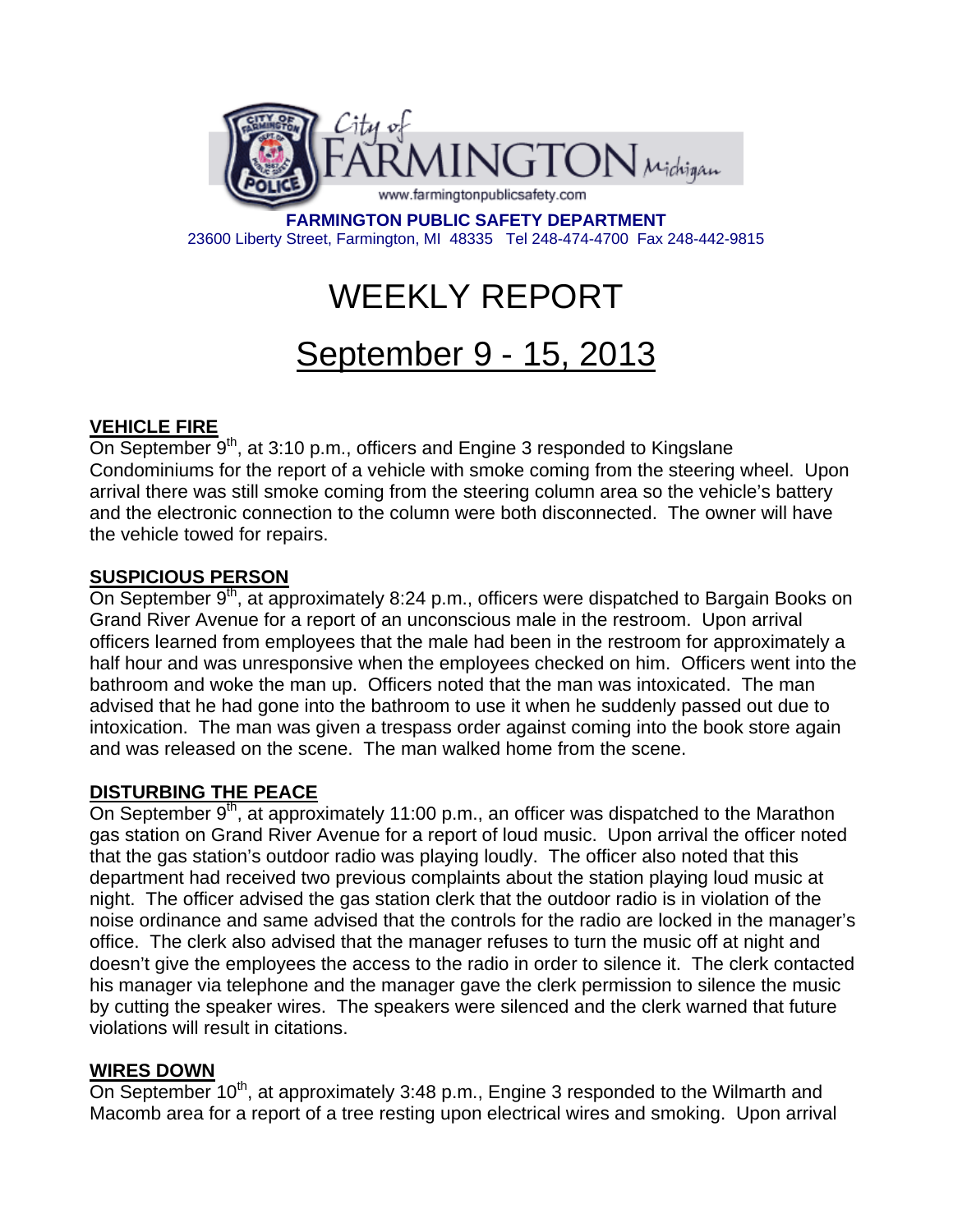Weekly Report September 9 - 15, 2013 Page 2

officers located the wires and noted that a large tree had fallen on top of the electrical wires. Detroit Edison was contacted and same responded to the scene.

# **LARCENY OF BICYCLES**

On September  $10<sup>th</sup>$ , at approximately 5:53 p.m., officers were dispatched to the 23000 block of Violet for a report of a larceny of bicycles. Upon arrival officers learned that the complainants children's bicycles had been stolen from her side yard approximately one week prior. On September 10<sup>th</sup> the complainant was driving down Shiawassee when she thought she saw one of the bikes on the lawn of a residence. The complainant requested officers to check the bicycle and see if it was her daughter's. The officers went to the Shiawassee address and noted that the bicycle did not match the description of the complainant's stolen bike. Officers took a picture of the bicycle and the complainant confirmed it was not hers'.

#### **ASSAULT AND BATTERY**

On September 10<sup>th</sup>, at approximately 9:36 p.m., officers were dispatched to Burger King on Grand River Avenue for a report of an assault and battery. Upon arrival officers learned that the victim had arrived at Burger King and decided to prank a friend by slapping him in the face while filming it. The friend was not happy that he had been slapped, so he slapped the victim back. The friend continued to be angry and left the scene. Several minutes later the friend returned with five more friends and confronted the victim over assaulting the friend. The victim attempted to apologize but was thrown to the ground and kicked in the face by one of his friend's acquaintances.

#### **MISDEMEANOR WARRANT OTHER DEPARTMENT**

On September 11<sup>th</sup>, at approximately 5:46 p.m., an officer stopped a vehicle in the area of Farmington Road and Freedom for speeding. A LEIN check of the driver revealed that he had a warrant out of Northville Township for a liquor violation. The man posted a \$500 bond on the street for the Northville warrant and was released on the scene. The bond was turned over to Northville Township.

#### **WIRES DOWN/HAZARDS**

On September 11<sup>th</sup> officers handled eight separate storm related runs regarding trees that had fallen onto electrical wires, wires down, and trees blocking the roadway.

#### **NATURAL GAS BREAK**

On September 12<sup>th</sup>, at approximately 4:19 p.m., Engine 3 responded to the area of Oakland and Warner for a gas main break. Upon arrival officers learned that the gas line was broken by the construction crew working on the roadway. Consumer's Energy was contacted and the scene turned over to them.

#### **ASSIST CITIZEN**

On September 12<sup>th</sup>, at approximately 8:12 p.m., officers assisted a ninety year old female on Frederick Street in shutting off the water to a broken pipe that was flooding her basement.

#### **GAS LEAK**

On September  $13<sup>th</sup>$ , at 9:08 a.m., while walking downtown, Director Schulz discovered a